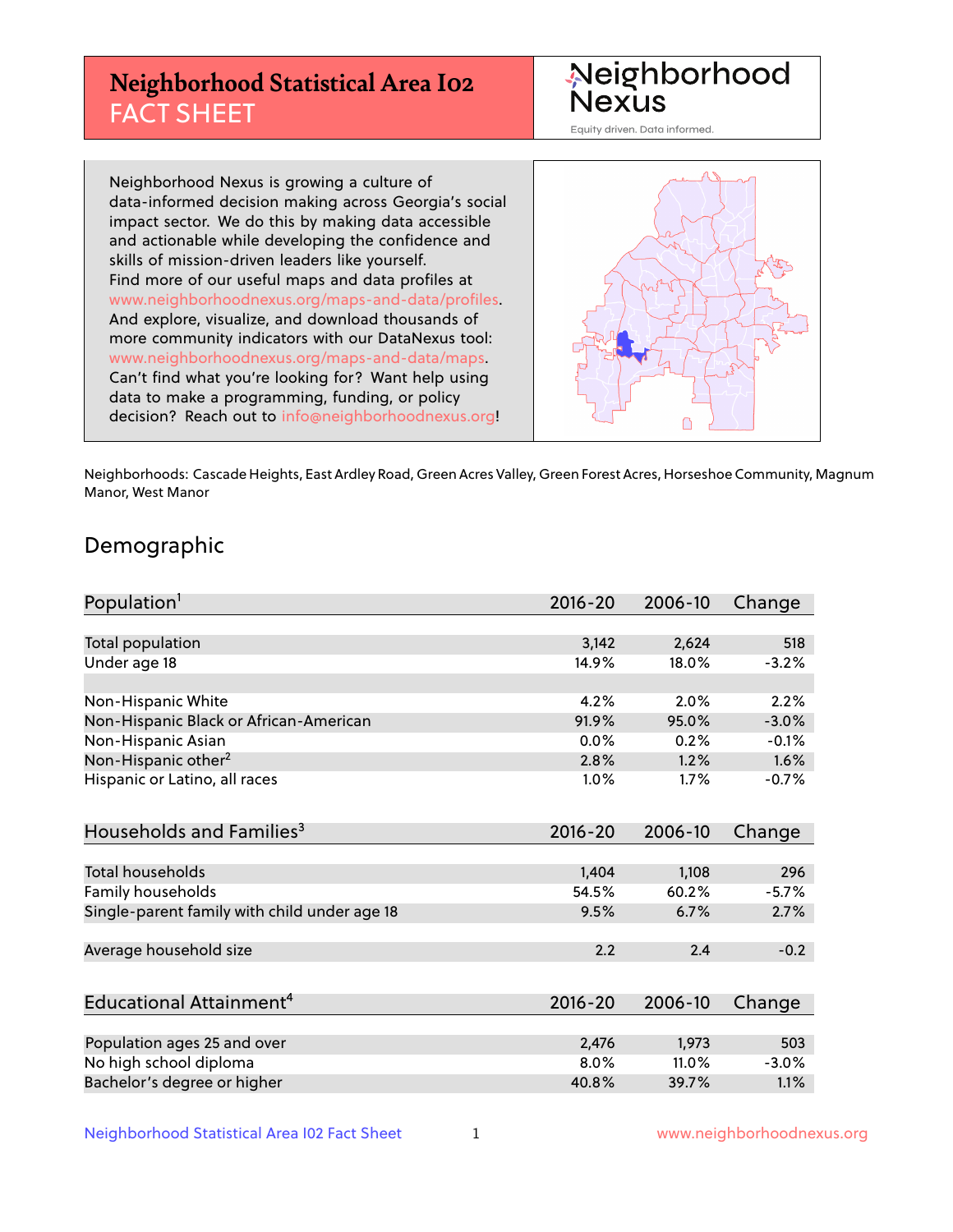## Change Measures, continued...

| Employment <sup>5</sup>                                 | $2016 - 20$    | 2006-10  | Change           |
|---------------------------------------------------------|----------------|----------|------------------|
|                                                         |                |          |                  |
| Total workers residing in Neighborhood Statistical Area | 1,203          | 1,242    | $-39$            |
| Workers with earnings \$1250/month or less              | 23.4%          | 23.3%    | 0.2%<br>$-10.8%$ |
| Workers with earnings \$1251/month to \$3333/month      | 34.4%          | 45.2%    |                  |
| Workers with earnings greater than \$3333/month         | 42.1%          | 31.6%    | 10.6%            |
| Total jobs located in Neighborhood Statistical Area     | 455            | 77       | 378              |
| Jobs with earnings \$1250/month or less                 | 13.6%          | 40.3%    | $-26.6%$         |
| Jobs with earnings \$1251/month to \$3333/month         | 31.0%          | 44.2%    | $-13.2%$         |
| Jobs with earnings greater than \$3333/month            | 55.4%          | 15.6%    | 39.8%            |
|                                                         |                |          |                  |
| Jobs/workers ratio                                      | 0.4            | 0.1      | 0.3              |
|                                                         |                |          |                  |
| Income and Poverty <sup>6</sup>                         | 2016-20        | 2006-10  | Change           |
|                                                         |                |          |                  |
| Median household income                                 | \$65,935       | \$51,356 | \$14,579         |
|                                                         |                | 2,624    | 490              |
| Population for whom poverty status is determined        | 3,114<br>11.1% | 9.4%     | 1.7%             |
| Population below poverty                                |                |          |                  |
| Housing'                                                | 2016-20        | 2006-10  | Change           |
|                                                         |                |          |                  |
| Total housing units                                     | 1,514          | 1,340    | 174              |
| Occupied housing units                                  | 92.7%          | 82.6%    | 10.1%            |
| Vacant housing units                                    | 7.3%           | 17.4%    | $-10.1%$         |
|                                                         |                |          |                  |
| Occupied housing units                                  | 1,404          | 1,108    | 296              |
| Owner occupied housing units                            | 73.4%          | 83.4%    | $-9.9%$          |
| Renter occupied housing units                           | 26.6%          | 16.6%    | 9.9%             |
|                                                         |                | 2006-10  |                  |
| Access to a Vehicle <sup>8</sup>                        | $2016 - 20$    |          | Change           |
| Occupied housing units                                  | 1,404          | 1,108    | 296              |
| No vehicle available                                    | 11.3%          | 6.8%     | 4.5%             |
|                                                         |                |          |                  |
| Crime Rates, per 10,000 Population <sup>9</sup>         | 2017-21        | 2012-16  | Change           |
|                                                         |                |          |                  |
| All Part I crimes                                       | 253.4          | 314.3    | $-60.9$          |
| Violent crime                                           | 26.7           | 35.2     | $-8.5$           |
| Murder                                                  | 0.6            | 1.2      | $-0.5$           |
| Robbery                                                 | 5.7            | 13.9     | $-8.1$           |
| Aggravated assault                                      | 20.4           | 20.2     | 0.2              |
| Property crime                                          | 226.6          | 279.0    | $-52.4$          |
| <b>Burglary</b>                                         | 42.0           | 87.2     | $-45.2$          |
| Larceny                                                 | 147.7          | 155.4    | -7.7             |
| Vehicle theft                                           | 36.9           | 36.4     | 0.5              |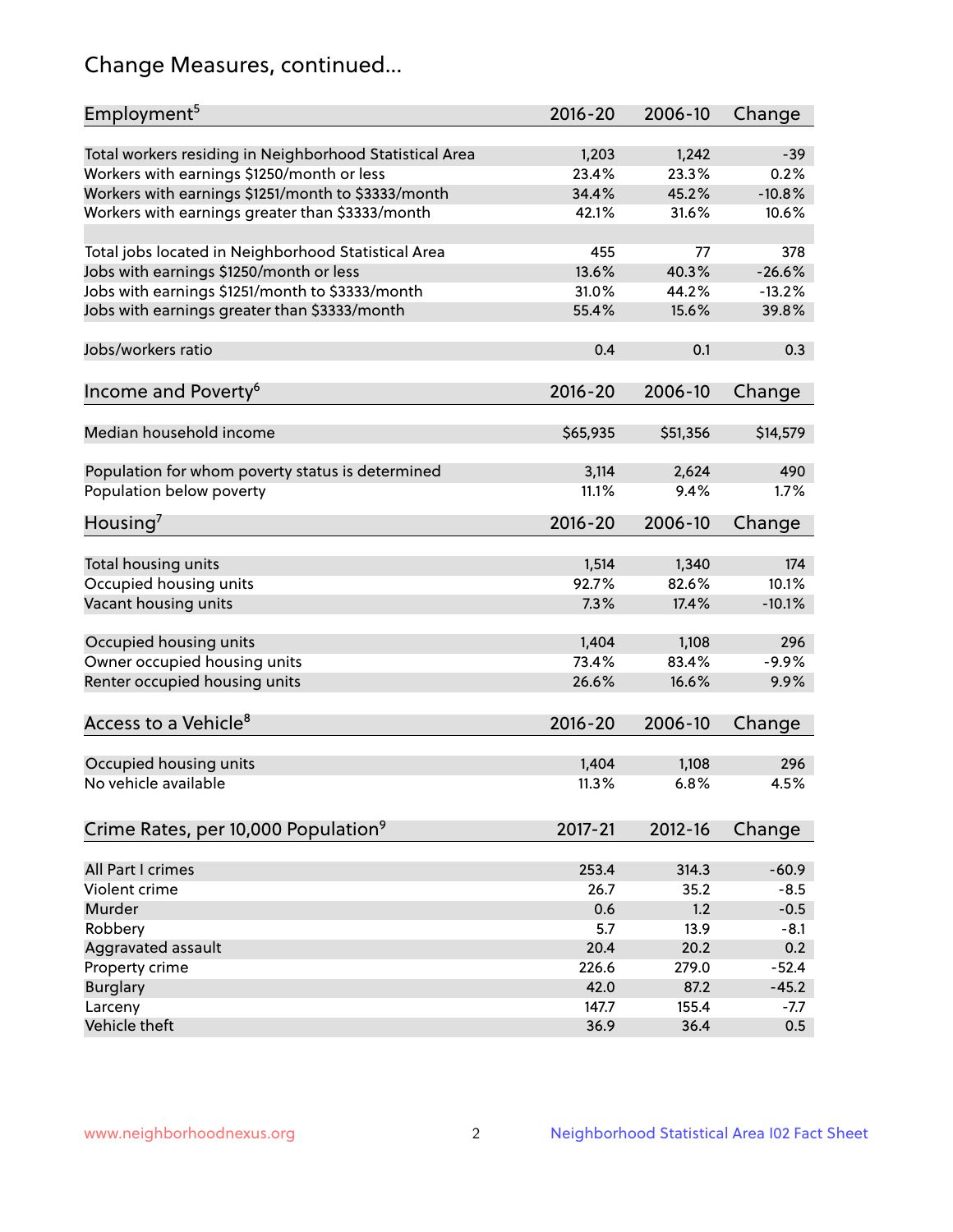## Current Data: Demographic

| Sex and Age, 2016-20 <sup>10</sup>                    | <b>Estimate</b> | Margin of Error |
|-------------------------------------------------------|-----------------|-----------------|
| Total population                                      | 3,142           | $\pm 796$       |
| Male                                                  | 45.5%           | ±10.1%          |
| Female                                                | 54.5%           | $\pm 8.0\%$     |
| Under 5 years                                         | 2.5%            | ±3.8%           |
| 5 to 9 years                                          | 2.7%            | $\pm 3.5\%$     |
| 10 to 14 years                                        | 2.9%            | $\pm$ 3.4%      |
| 15 to 19 years                                        | 9.2%            | $\pm$ 6.2%      |
| 20 to 24 years                                        | 3.9%            | $\pm 4.0\%$     |
| 25 to 34 years                                        | 11.5%           | $\pm$ 6.9%      |
| 35 to 44 years                                        | 12.3%           | $\pm$ 6.4%      |
| 45 to 54 years                                        | 17.6%           | $\pm$ 8.9%      |
| 55 to 59 years                                        | 6.2%            | $\pm 4.2\%$     |
| 60 to 64 years                                        | 6.5%            | ±6.7%           |
| 65 to 74 years                                        | 10.8%           | $\pm$ 3.9%      |
| 75 to 84 years                                        | 12.1%           | $\pm$ 6.2%      |
| 85 years and over                                     | 1.9%            | $\pm 2.0\%$     |
| Median age (years)                                    | 49.0            | ±1.8            |
| Race and Ethnicity, 2016-20 <sup>11</sup>             | <b>Estimate</b> | Margin of Error |
| Total population                                      | 3,142           | $\pm$ 796       |
| Hispanic or Latino (of any race)                      | 1.0%            | $\pm 2.0\%$     |
| Not Hispanic or Latino                                | 99.0%           | $\pm 4.6\%$     |
| White alone                                           | 4.2%            | $\pm$ 5.1%      |
| Black or African American alone                       | 91.9%           | ±4.8%           |
| American Indian and Alaska Native alone               | 0.9%            | $\pm 1.3\%$     |
| Asian alone                                           | 0.0%            | $\pm$ 0.5%      |
| Native Hawaiian and other Pacific Islander alone      | 0.0%            | $\pm$ 0.5%      |
| Some other race alone                                 | 0.3%            | $\pm 2.3\%$     |
| Two or more races                                     | 1.7%            | $\pm$ 3.1%      |
| U.S. Citizenship Status, 2016-20 <sup>12</sup>        | <b>Estimate</b> | Margin of Error |
| Foreign-born population                               | 29              | $\pm$ 44        |
| Naturalized U.S. citizen                              | 72.7%           | ±37.9%          |
| Not a U.S. citizen                                    | 27.3%           | ±91.1%          |
| Citizen, Voting Age Population, 2016-20 <sup>13</sup> | <b>Estimate</b> | Margin of Error |
| Citizen, 18 and over population                       | 2,667           | $\pm$ 581       |
| Male                                                  | 45.0%           | ±11.7%          |
| Female                                                | 55.0%           | $\pm$ 9.9%      |
|                                                       |                 |                 |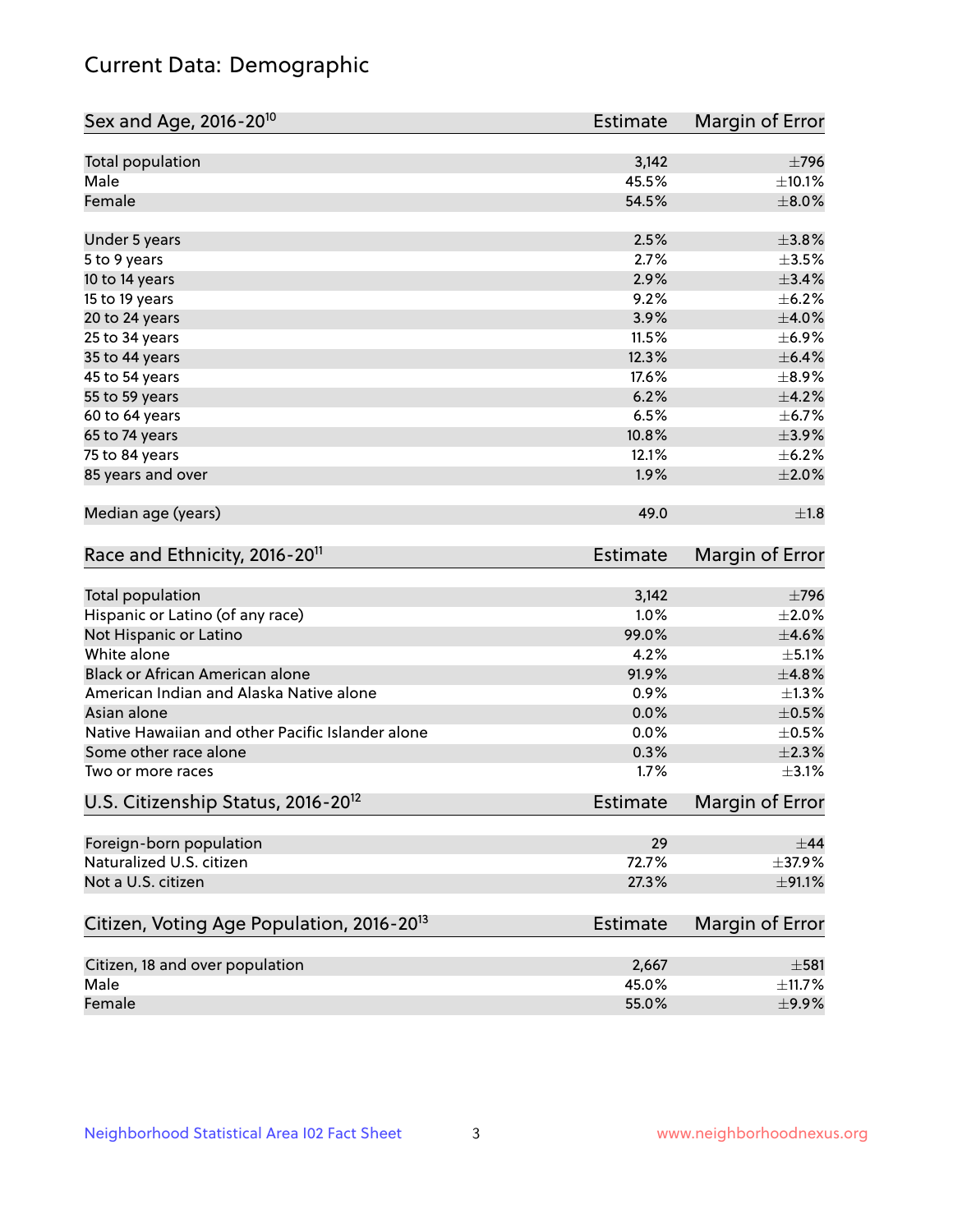## Current Data: Economic

| Income, 2016-20 <sup>14</sup>                                     | <b>Estimate</b> | Margin of Error      |
|-------------------------------------------------------------------|-----------------|----------------------|
| All households                                                    | 1,404           | $\pm$ 329            |
| Less than \$10,000                                                | 6.4%            | $\pm$ 7.7%           |
| \$10,000 to \$14,999                                              | 4.0%            | $\pm$ 4.2%           |
| \$15,000 to \$24,999                                              | 5.7%            | $\pm$ 6.0%           |
| \$25,000 to \$34,999                                              | 5.8%            | $\pm$ 5.8%           |
| \$35,000 to \$49,999                                              | 6.0%            | $\pm$ 5.6%           |
| \$50,000 to \$74,999                                              | 32.1%           | ±16.3%               |
|                                                                   |                 |                      |
| \$75,000 to \$99,999                                              | 13.1%           | $\pm$ 8.9%<br>±10.9% |
| \$100,000 to \$149,999                                            | 15.2%           |                      |
| \$150,000 to \$199,999                                            | 5.4%            | $\pm$ 7.4%           |
| \$200,000 or more                                                 | 6.2%            | $\pm$ 9.2%           |
| Median household income (dollars)                                 | \$65,935        | $\pm$ 4,750          |
| Mean household income (dollars)                                   | \$87,271        | ±25,547              |
| Households with earnings                                          | 76.0%           | $\pm$ 17.1%          |
| Mean earnings (dollars)                                           | \$83,177        | ±26,631              |
| Households with Social Security                                   | 34.9%           | $\pm$ 8.6%           |
| Mean Social Security income (dollars)                             | \$15,756        | $\pm$ 4,579          |
| Households with retirement income                                 | 29.3%           | ±13.4%               |
| Mean retirement income (dollars)                                  | \$42,950        | ±25,872              |
| Households with Supplemental Security Income                      | 7.3%            | $\pm$ 8.1%           |
| Mean Supplemental Security Income (dollars)                       | \$8,474         | ±3,389               |
| Households with cash public assistance income                     | 1.6%            | ±5.4%                |
| Mean cash public assistance income (dollars)                      | \$1,045         | $\pm 2,197$          |
| Households with Food Stamp/SNAP benefits in the past 12<br>months | 11.3%           | $\pm$ 9.3%           |
| Family households                                                 | 765             | ±251                 |
| Less than \$10,000                                                | 5.6%            | $\pm$ 8.7%           |
| \$10,000 to \$14,999                                              | 2.7%            | ±3.8%                |
| \$15,000 to \$24,999                                              | 6.5%            | $\pm$ 9.7%           |
| \$25,000 to \$34,999                                              | 5.3%            | $\pm$ 6.0%           |
| \$35,000 to \$49,999                                              | 6.1%            | $\pm$ 7.9%           |
| \$50,000 to \$74,999                                              | 30.1%           | $\pm$ 16.6%          |
| \$75,000 to \$99,999                                              | 13.4%           | $\pm$ 9.7%           |
| \$100,000 to \$149,999                                            | 17.6%           | $\pm$ 17.1%          |
| \$150,000 to \$199,999                                            | 4.0%            | $\pm$ 6.8%           |
| \$200,000 or more                                                 | 8.6%            | ±15.9%               |
| Median family income (dollars)                                    | \$70,286        | $\pm$ 5,727          |
| Mean family income (dollars)                                      | \$90,362        | ±40,121              |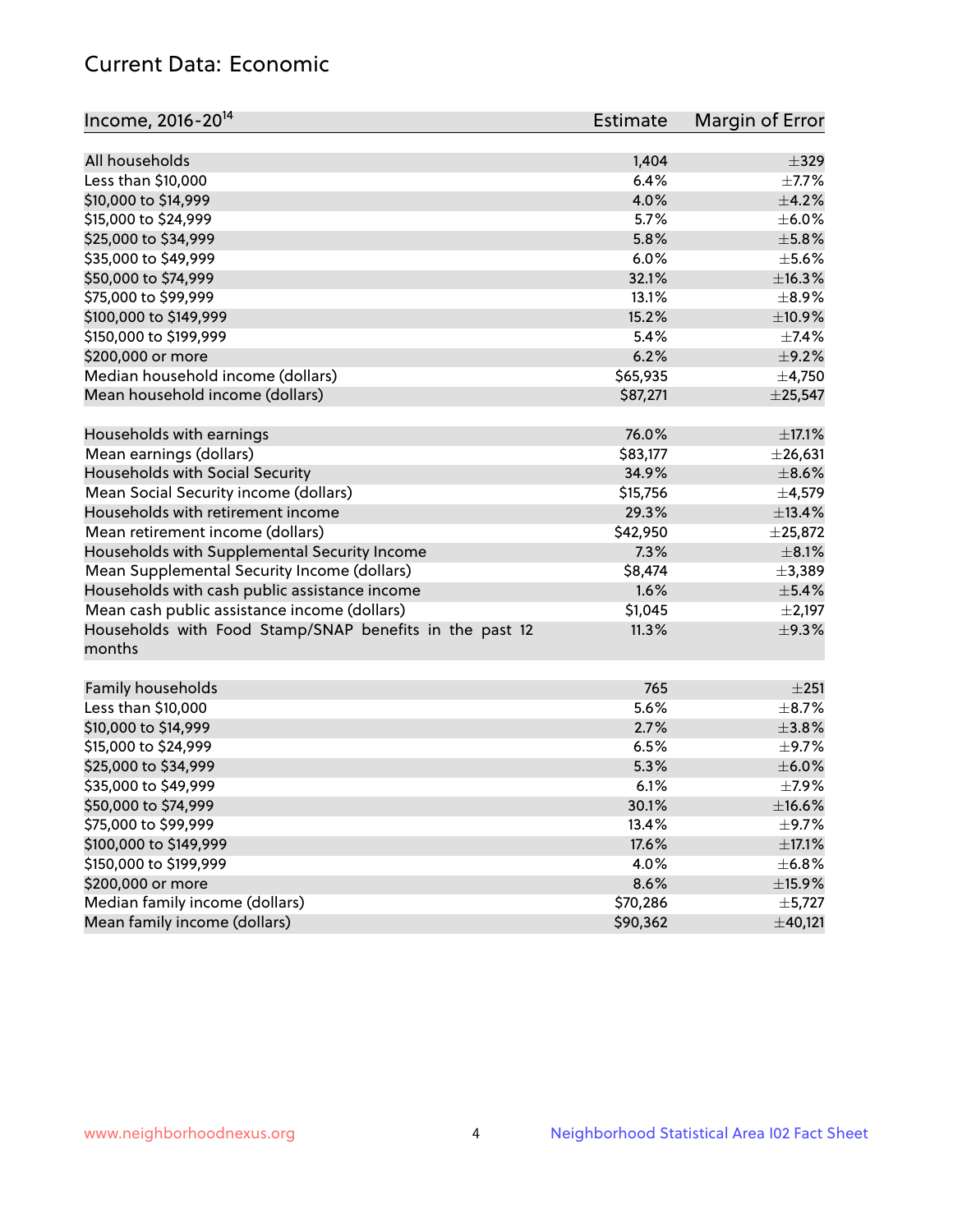## Current Data: Economic, continued...

| Income, 2016-20, continued <sup>15</sup>                              | <b>Estimate</b> | <b>Margin of Error</b> |
|-----------------------------------------------------------------------|-----------------|------------------------|
|                                                                       |                 |                        |
| Nonfamily households                                                  | 639             | $\pm 274$              |
| Median nonfamily income (dollars)                                     | \$58,975        | ±5,619                 |
| Mean nonfamily income (dollars)                                       | \$83,298        | $±$ 27,835             |
| Median earnings for workers (dollars)                                 | \$41,249        | ±5,022                 |
| Median earnings for male full-time, year-round workers<br>(dollars)   | \$44,292        | ±5,251                 |
| Median earnings for female full-time, year-round workers<br>(dollars) | \$51,233        | ±3,451                 |
| Per capita income (dollars)                                           | \$42,075        | ±8,259                 |
| Families Below Poverty Level, 2016-20 <sup>16</sup>                   | <b>Estimate</b> | <b>Margin of Error</b> |
|                                                                       |                 |                        |
| <b>All Families</b>                                                   | 765             | ±251                   |
| Percent below poverty                                                 | 9.7%            | $\pm$ 9.6%             |
| Families with related children under 18 years                         | 246             | $\pm$ 155              |
| Percent below poverty                                                 | 15.5%           | $±$ 24.4%              |
| Families with related children under 5 years only                     | 33              | $\pm 63$               |
| Percent below poverty                                                 | 21.7%           | ±88.3%                 |
| Married couple families                                               | 298             | $\pm$ 155              |
| Percent below poverty                                                 | 12.1%           | ±18.5%                 |
| Married couple families with related children under 18 years          | 56              | $\pm$ 78               |
| Percent below poverty                                                 | 32.8%           | ±81.8%                 |
| Married couple families with related children under 5 years           | 10              | $\pm$ 32               |
| Percent below poverty                                                 | 58.0%           | ±136.2%                |
| Families with female householder, no spouse present                   | 367             | $\pm$ 153              |
| Percent below poverty                                                 | 10.1%           | ±13.5%                 |
| Families with female householder, no spouse present with              | 185             | $\pm$ 132              |
| related children under 18 years                                       |                 |                        |
| Percent below poverty                                                 | 10.2%           | ±17.2%                 |
| Families with female householder, no spouse present with              | 23              | $\pm 50$               |
| related children under 5 years                                        |                 |                        |
| Percent below poverty                                                 | 6.1%            | ±71.2%                 |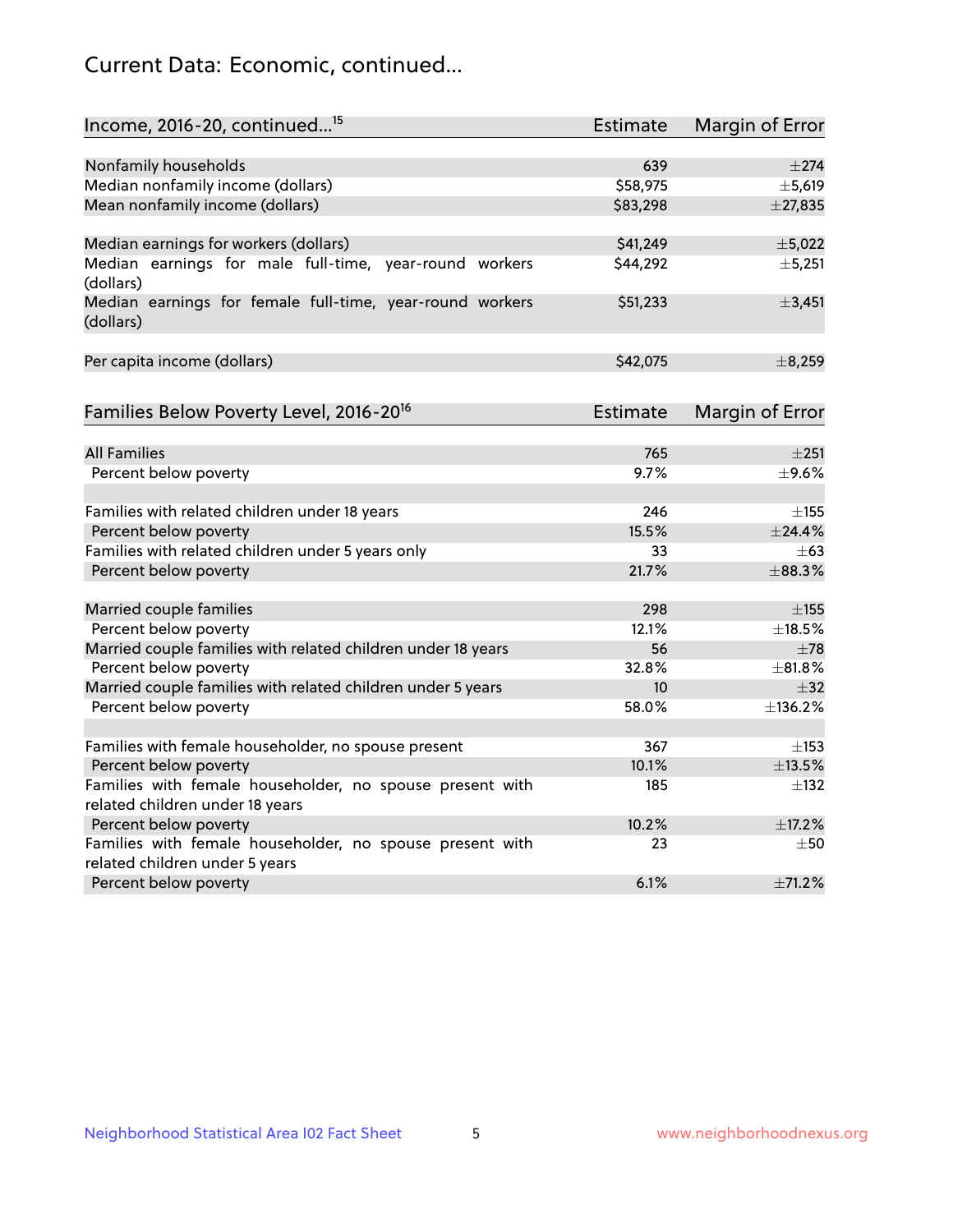## Current Data: Economic, continued...

| People Below Poverty Level, 2016-20 <sup>17</sup> | <b>Estimate</b> | Margin of Error |
|---------------------------------------------------|-----------------|-----------------|
|                                                   |                 |                 |
| Total population                                  | 3,114           | $\pm$ 795       |
| Percent below poverty                             | 11.1%           | $\pm$ 9.3%      |
| Population under 18 years                         | 467             | $\pm 283$       |
| Percent below poverty                             | 18.0%           | ±23.3%          |
| Population 18 years and over                      | 2,647           | $\pm$ 576       |
| Percent below poverty                             | 9.9%            | $\pm$ 6.2%      |
| Population 18 to 64 years                         | 1,885           | $\pm$ 514       |
| Percent below poverty                             | 10.1%           | $\pm$ 7.8%      |
| Population 65 years and over                      | 761             | $\pm 259$       |
| Percent below poverty                             | 9.4%            | $\pm$ 9.3%      |

| Poverty by Race/Ethnicity, 2016-20 <sup>18</sup> | <b>Estimate</b> | Margin of Error |
|--------------------------------------------------|-----------------|-----------------|
|                                                  |                 |                 |
| Non-Hispanic White population                    | 116             | ±161            |
| Percent below poverty                            | $1.3\%$         | $\pm$ 13.2%     |
| <b>Black population</b>                          | 2,896           | $\pm 739$       |
| Percent below poverty                            | 11.4%           | $\pm$ 9.7%      |
| Asian population                                 |                 | ±16             |
| Percent below poverty                            | $0.0\%$         |                 |
| Hispanic or Latino population                    | 30              | $\pm$ 62        |
| Percent below poverty                            | $1.9\%$         | $\pm$ 58.6%     |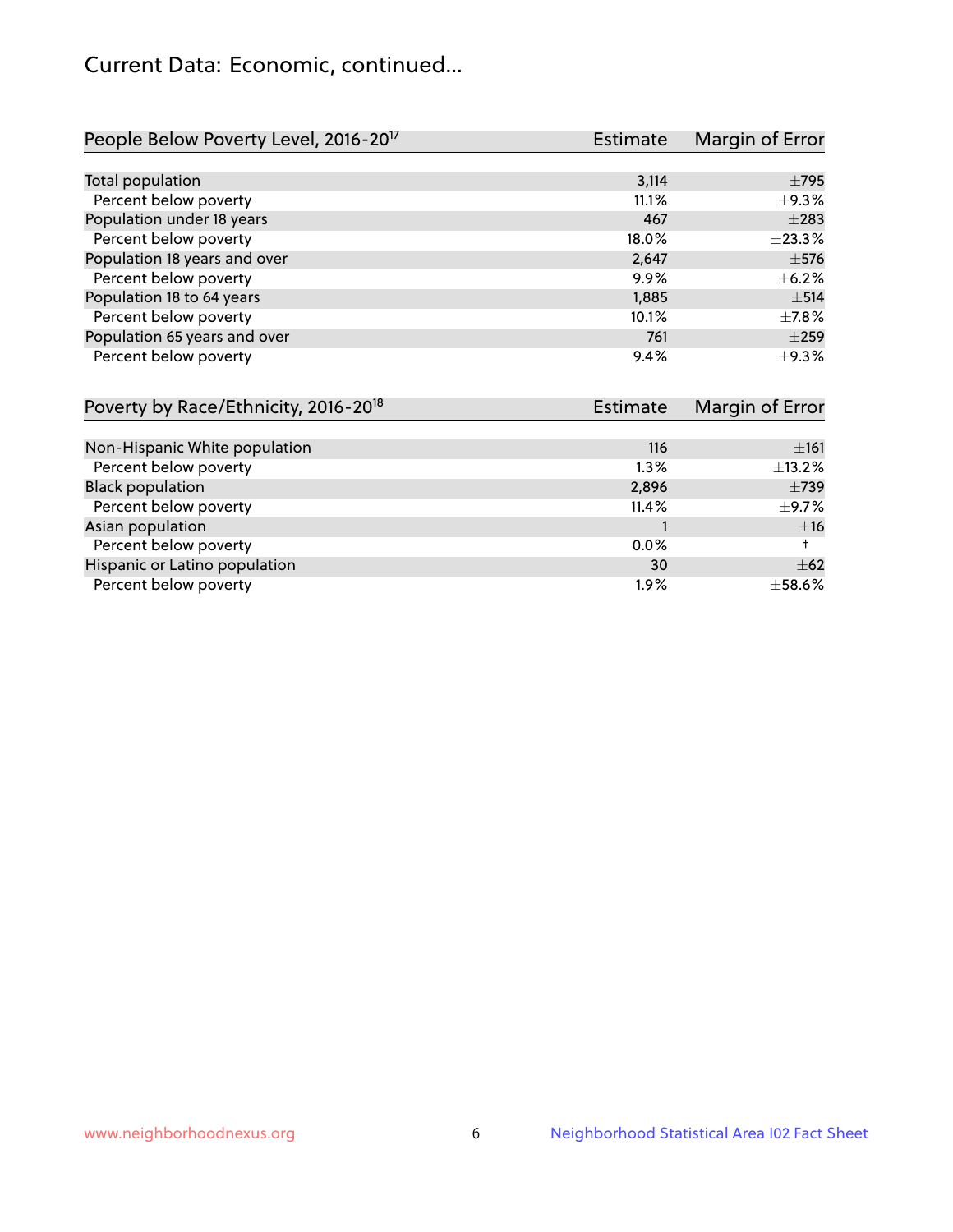# Current Data: Employment

| Employment Status, 2016-20 <sup>19</sup>                                    | <b>Estimate</b> | Margin of Error |
|-----------------------------------------------------------------------------|-----------------|-----------------|
|                                                                             |                 |                 |
| Population 16 years and over                                                | 2,840           | $\pm 699$       |
| In labor force                                                              | 56.9%           | ±10.1%          |
| Civilian labor force                                                        | 56.8%           | $\pm$ 10.1%     |
| Employed                                                                    | 54.4%           | $\pm 10.5\%$    |
| Unemployed                                                                  | 2.4%            | $\pm$ 4.2%      |
| <b>Armed Forces</b>                                                         | 0.1%            | $\pm 2.4\%$     |
| Not in labor force                                                          | 43.1%           | ±7.4%           |
| Civilian labor force                                                        | 1,612           | $\pm 490$       |
| <b>Unemployment Rate</b>                                                    | 4.2%            | $\pm$ 7.3%      |
| Females 16 years and over                                                   | 1,536           | $\pm 452$       |
| In labor force                                                              | 55.9%           | $\pm$ 15.2%     |
| Civilian labor force                                                        | 55.9%           | $\pm$ 15.2%     |
| Employed                                                                    | 54.2%           | $\pm$ 15.6%     |
| Own children of the householder under 6 years                               | 71              | $\pm 100$       |
| All parents in family in labor force                                        | 70.6%           | ±38.1%          |
|                                                                             |                 |                 |
| Own children of the householder 6 to 17 years                               | 355             | $\pm 280$       |
| All parents in family in labor force                                        | 93.2%           | ±36.8%          |
| Industry, 2016-20 <sup>20</sup>                                             | <b>Estimate</b> | Margin of Error |
|                                                                             |                 |                 |
| Civilian employed population 16 years and over                              | 1,545           | $\pm 483$       |
| Agriculture, forestry, fishing and hunting, and mining                      | 0.1%            | $\pm 1.5\%$     |
| Construction                                                                | 4.2%            | $\pm$ 5.9%      |
| Manufacturing                                                               | 7.8%            | $\pm$ 10.3%     |
| Wholesale trade                                                             | 2.7%            | $\pm 3.8\%$     |
| Retail trade                                                                | 16.2%           | ±14.0%          |
| Transportation and warehousing, and utilities                               | 5.9%            | $\pm$ 6.2%      |
| Information                                                                 | 3.6%            | $\pm$ 6.3%      |
| Finance and insurance, and real estate and rental and leasing               | 4.8%            | $\pm$ 5.4%      |
| Professional, scientific, and management, and administrative                | 9.4%            | ±7.9%           |
| and waste management services                                               |                 |                 |
| Educational services, and health care and social assistance                 | 24.2%           | $\pm$ 16.6%     |
| Arts, entertainment, and recreation, and accommodation and<br>food services | 7.8%            | $\pm$ 6.6%      |
| Other services, except public administration                                | 4.4%            | $\pm$ 4.1%      |
| Public administration                                                       | 8.8%            | $\pm$ 7.4%      |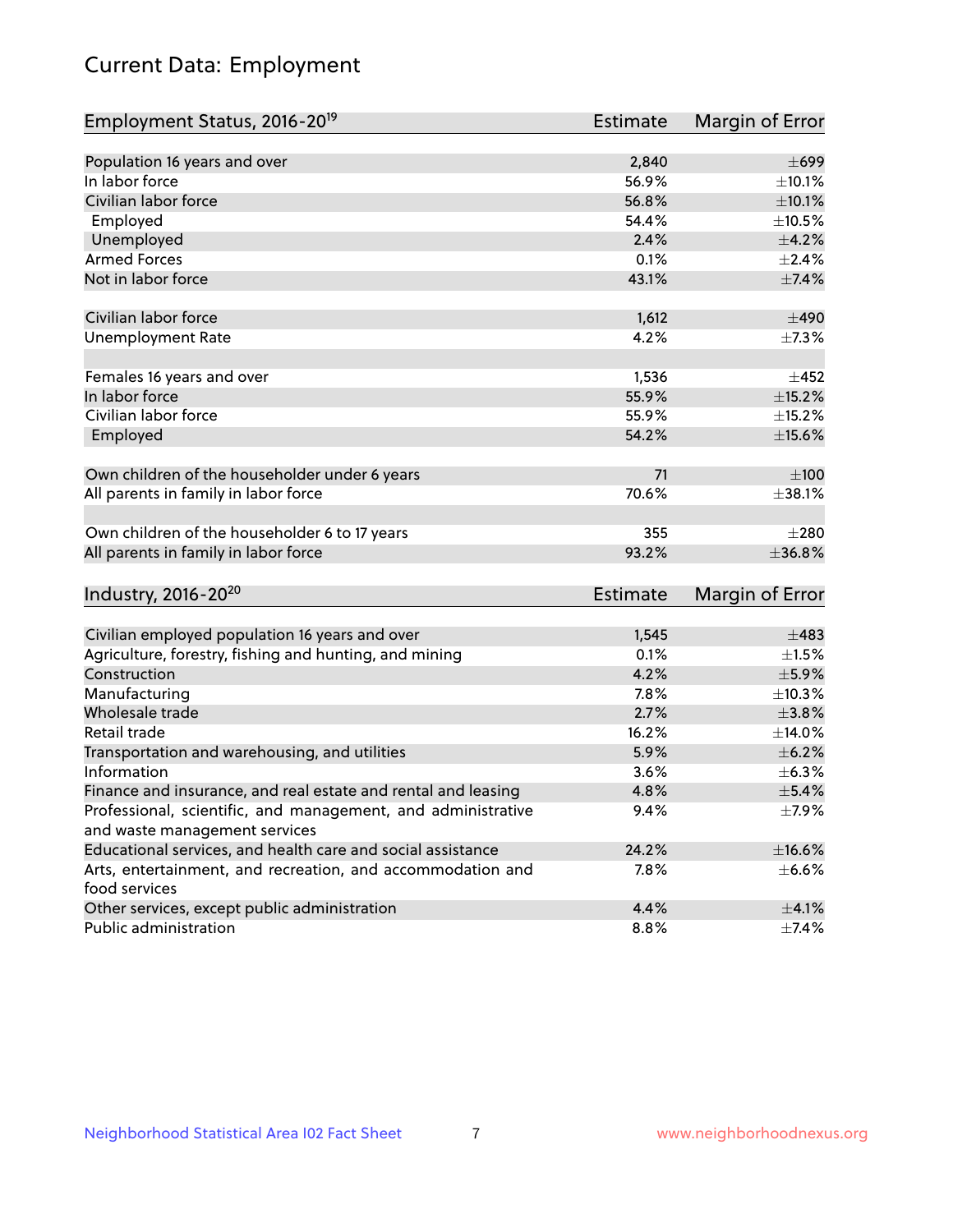# Current Data: Employment, continued...

| Occupation, 2016-20 <sup>21</sup>                                                                       | <b>Estimate</b> | Margin of Error |
|---------------------------------------------------------------------------------------------------------|-----------------|-----------------|
| Civilian employed population 16 years and over                                                          | 1,545           | $\pm 483$       |
| Management, business, science, and arts occupations                                                     | 42.4%           | ±16.1%          |
| Service occupations                                                                                     | 12.8%           | $\pm$ 9.1%      |
| Sales and office occupations                                                                            | 25.4%           | ±15.3%          |
| Natural resources, construction, and maintenance occupations                                            | 6.4%            | $\pm$ 8.2%      |
| Production, transportation, and material moving occupations                                             | 13.0%           | $\pm$ 7.7%      |
| Class of Worker, 2016-20 <sup>22</sup>                                                                  | <b>Estimate</b> | Margin of Error |
| Civilian employed population 16 years and over                                                          | 1,545           | $\pm 483$       |
| Private wage and salary workers                                                                         | 76.8%           | ±16.4%          |
| Government workers                                                                                      | 13.1%           | $\pm$ 8.8%      |
| Self-employed in own not incorporated business workers                                                  | 9.3%            | ±12.3%          |
| Unpaid family workers                                                                                   | 0.8%            | $\pm 2.1\%$     |
|                                                                                                         |                 |                 |
| Job Flows, 2019 <sup>23</sup>                                                                           |                 | 2019            |
| Total Jobs in Neighborhood Statistical Area                                                             |                 | 455             |
| Held by residents of Neighborhood Statistical Area                                                      |                 | 0.4%            |
| Held by non-residents of Neighborhood Statistical Area                                                  |                 | 99.6%           |
| Jobs by Industry Sector, 2019 <sup>24</sup>                                                             |                 | 2019            |
| Total Jobs in Neighborhood Statistical Area                                                             |                 | 455             |
| <b>Goods Producing sectors</b>                                                                          |                 | 6.2%            |
| Trade, Transportation, and Utilities sectors                                                            |                 | 0.9%            |
| All Other Services sectors                                                                              |                 | 93.0%           |
| Total Jobs in Neighborhood Statistical<br>held<br>by<br>Area<br>Neighborhood Statistical Area residents |                 | $\overline{2}$  |
| <b>Goods Producing sectors</b>                                                                          |                 | 0.0%            |
| Trade, Transportation, and Utilities sectors                                                            |                 | 0.0%            |
| All Other Services sectors                                                                              |                 | 100.0%          |
| Jobs by Earnings, 2019 <sup>25</sup>                                                                    |                 | 2019            |
| Total Jobs in Neighborhood Statistical Area                                                             |                 | 455             |
| Jobs with earnings \$1250/month or less                                                                 |                 | 13.6%           |
| Jobs with earnings \$1251/month to \$3333/month                                                         |                 | 31.0%           |
| Jobs with earnings greater than \$3333/month                                                            |                 | 55.4%           |
| Neighborhood Statistical<br>Jobs<br>in<br>held<br>by<br>Total<br>Area                                   |                 | 2               |
| Neighborhood Statistical Area residents                                                                 |                 |                 |
| Jobs with earnings \$1250/month or less                                                                 |                 | 50.0%           |
| Jobs with earnings \$1251/month to \$3333/month                                                         |                 | 50.0%           |
| Jobs with earnings greater than \$3333/month                                                            |                 | 0.0%            |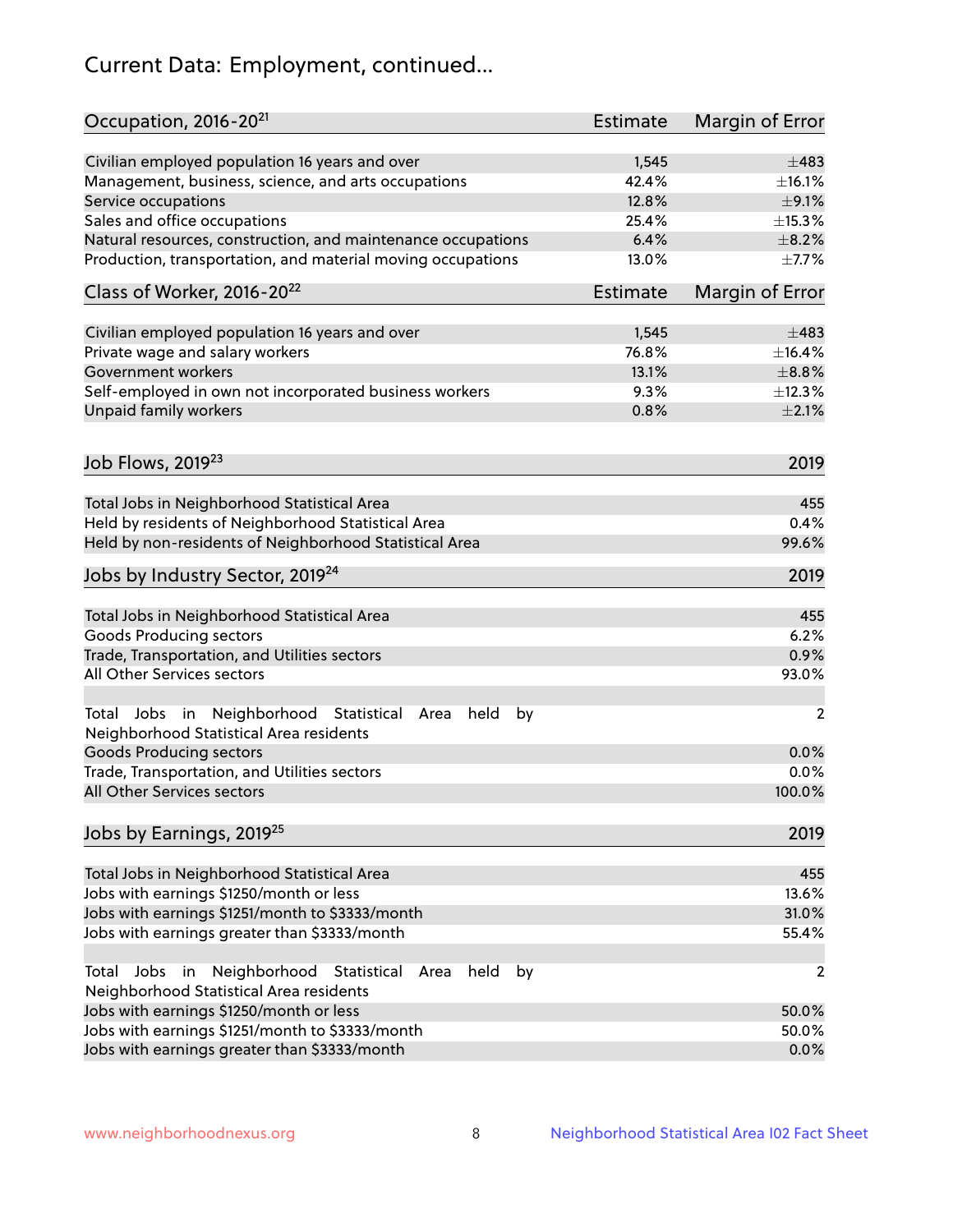## Current Data: Employment, continued...

| Jobs by Age of Worker, 2019 <sup>26</sup>                                                      | 2019  |
|------------------------------------------------------------------------------------------------|-------|
|                                                                                                |       |
| Total Jobs in Neighborhood Statistical Area                                                    | 455   |
| Jobs with workers age 29 or younger                                                            | 18.7% |
| Jobs with workers age 30 to 54                                                                 | 56.7% |
| Jobs with workers age 55 or older                                                              | 24.6% |
|                                                                                                |       |
| Total Jobs in Neighborhood Statistical Area held by<br>Neighborhood Statistical Area residents | 2     |
| Jobs with workers age 29 or younger                                                            | 0.0%  |
| Jobs with workers age 30 to 54                                                                 | 50.0% |
| Jobs with workers age 55 or older                                                              | 50.0% |

### Current Data: Education

| School Enrollment, 2016-20 <sup>27</sup>       | <b>Estimate</b> | Margin of Error |
|------------------------------------------------|-----------------|-----------------|
|                                                |                 |                 |
| Population 3 years and over enrolled in school | 612             | ±415            |
| Nursery school, preschool                      | 5.8%            | $\pm$ 16.2%     |
| Kindergarten                                   | 0.4%            | $\pm 2.7\%$     |
| Elementary school (grades 1-8)                 | 27.0%           | ±19.8%          |
| High school (grades 9-12)                      | 38.0%           | ±31.0%          |
| College or graduate school                     | 28.8%           | $+14.5%$        |

| Educational Attainment, 2016-20 <sup>28</sup> | <b>Estimate</b> | Margin of Error |
|-----------------------------------------------|-----------------|-----------------|
|                                               |                 |                 |
| Population 25 years and over                  | 2,476           | $\pm 606$       |
| Less than 9th grade                           | 0.6%            | $\pm 2.2\%$     |
| 9th to 12th grade, no diploma                 | 7.3%            | $\pm$ 5.4%      |
| High school graduate (includes equivalency)   | 25.4%           | $\pm$ 9.6%      |
| Some college, no degree                       | 19.3%           | ±10.8%          |
| Associate's degree                            | 6.5%            | $\pm$ 5.4%      |
| Bachelor's degree                             | 20.8%           | $\pm$ 9.6%      |
| Graduate or professional degree               | 20.0%           | $\pm$ 10.9%     |
|                                               |                 |                 |
| Percent high school graduate or higher        | 92.0%           | $\pm$ 7.6%      |
| Percent bachelor's degree or higher           | 40.8%           | ±12.7%          |
|                                               |                 |                 |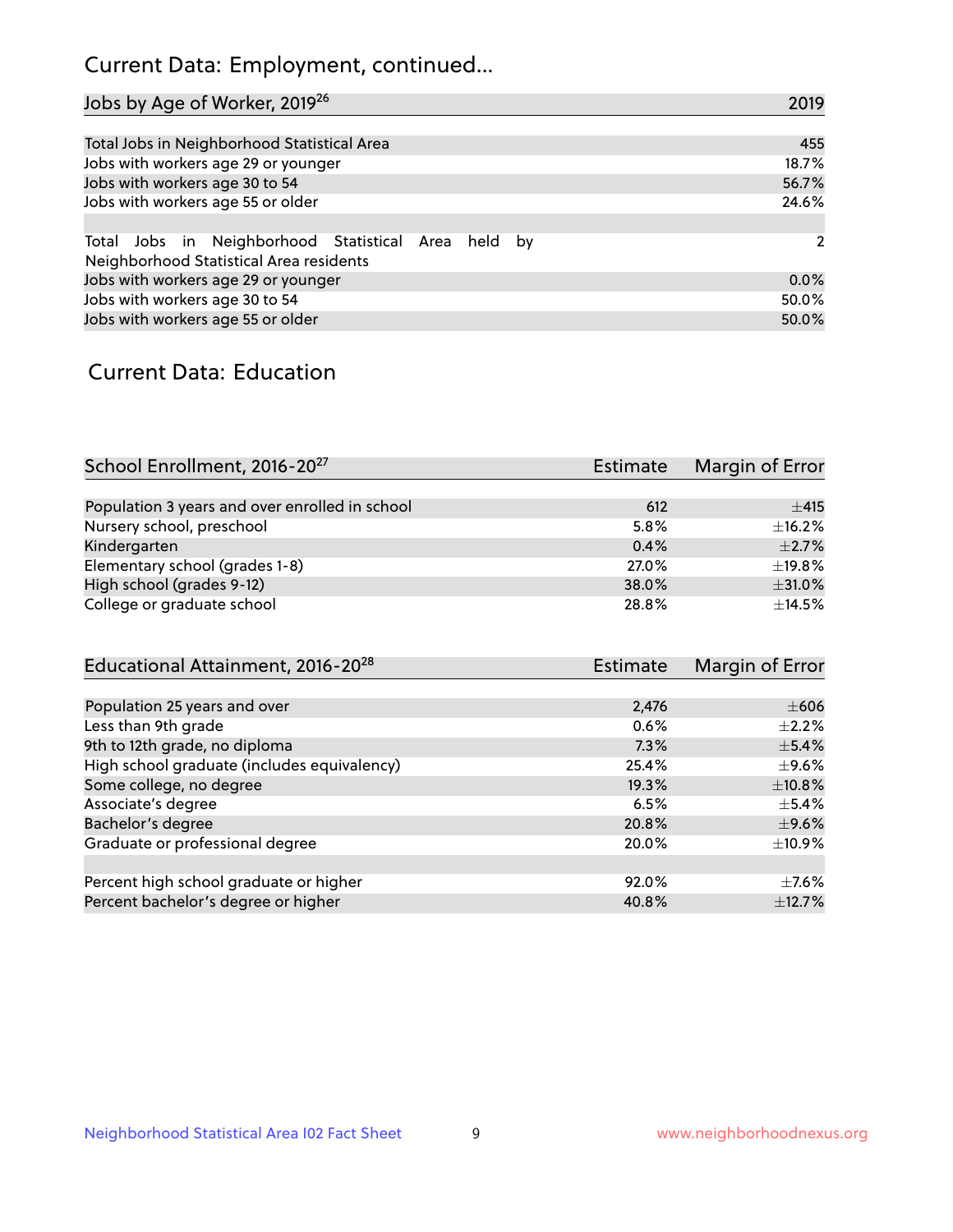## Current Data: Housing

| Households by Type, 2016-20 <sup>29</sup>            | <b>Estimate</b> | Margin of Error |
|------------------------------------------------------|-----------------|-----------------|
|                                                      |                 |                 |
| Total households                                     | 1,404           | $\pm$ 329       |
| Family households (families)                         | 54.5%           | $\pm$ 12.5%     |
| With own children under 18 years                     | 12.4%           | $\pm$ 9.2%      |
| Married-couple family                                | 21.2%           | $\pm 10.0\%$    |
| With own children of the householder under 18 years  | 2.8%            | $\pm 4.2\%$     |
| Male householder, no spouse present, family          | 7.1%            | ±10.3%          |
| With own children of the householder under 18 years  | 0.2%            | $\pm1.2\%$      |
| Female householder, no spouse present, family        | 26.2%           | $\pm$ 9.2%      |
| With own children of the householder under 18 years  | 9.3%            | $\pm$ 8.3%      |
| Nonfamily households                                 | 45.5%           | ±16.3%          |
| Householder living alone                             | 39.7%           | $\pm$ 16.0%     |
| 65 years and over                                    | 8.4%            | $\pm$ 5.7%      |
|                                                      |                 |                 |
| Households with one or more people under 18 years    | 17.6%           | $\pm$ 10.0%     |
| Households with one or more people 65 years and over | 36.5%           | $\pm$ 8.3%      |
| Average household size                               | 2.22            | $\pm$ 0.23      |
| Average family size                                  | 3.03            | $\pm$ 0.41      |
| Housing Occupancy, 2016-20 <sup>30</sup>             | <b>Estimate</b> | Margin of Error |
|                                                      |                 |                 |
| Total housing units                                  | 1,514           | $\pm$ 315       |
| Occupied housing units                               | 92.7%           | ±9.9%           |
| Vacant housing units                                 | 7.3%            | $\pm$ 5.2%      |
| Homeowner vacancy rate                               | 0.5             | ±2.0            |
| Rental vacancy rate                                  | 7.9             | ±11.8           |
| Units in Structure, 2016-20 <sup>31</sup>            | Estimate        | Margin of Error |
|                                                      | 1,514           | $\pm$ 315       |
| Total housing units<br>1-unit, detached              | 74.7%           | ±10.4%          |
|                                                      |                 |                 |
| 1-unit, attached                                     | 12.9%           | ±11.7%          |
| 2 units                                              | 1.0%            | $\pm$ 3.3%      |
| 3 or 4 units                                         | 0.8%            | ±1.9%           |
| 5 to 9 units                                         | 3.7%            | $\pm$ 4.4%      |
| 10 to 19 units                                       | 4.4%            | $\pm 4.6\%$     |
| 20 or more units                                     | 2.4%            | $\pm 4.0\%$     |
| Mobile home                                          | 0.1%            | $\pm 1.1\%$     |
| Boat, RV, van, etc.                                  | 0.0%            | $\pm 1.0\%$     |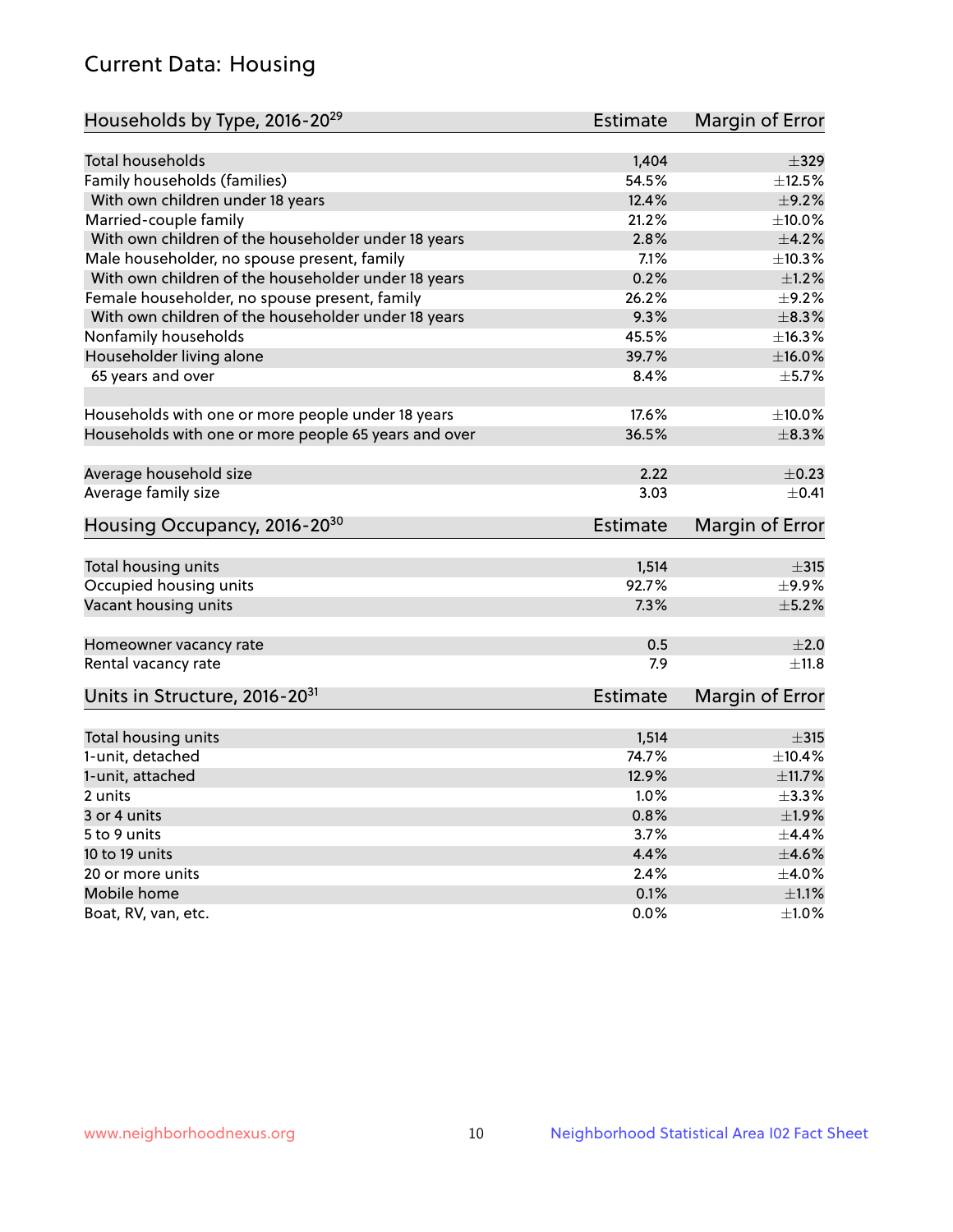## Current Data: Housing, continued...

| Year Structure Built, 2016-20 <sup>32</sup>    | Estimate | Margin of Error |
|------------------------------------------------|----------|-----------------|
| Total housing units                            | 1,514    | $\pm$ 315       |
| Built 2014 or later                            | 0.7%     | $\pm 2.8\%$     |
| Built 2010 to 2013                             | 0.5%     | ±1.4%           |
| Built 2000 to 2009                             | 18.7%    | ±14.1%          |
| Built 1990 to 1999                             | 8.7%     | $\pm$ 6.8%      |
| Built 1980 to 1989                             | 6.4%     | ±7.8%           |
| Built 1970 to 1979                             | 11.8%    | $\pm$ 8.6%      |
| Built 1960 to 1969                             | 13.8%    | $\pm$ 8.7%      |
| Built 1950 to 1959                             | 32.2%    | ±14.1%          |
| Built 1940 to 1949                             | 5.3%     | $\pm$ 5.0%      |
| Built 1939 or earlier                          | 1.9%     | $\pm 3.8\%$     |
|                                                |          |                 |
| Housing Tenure, 2016-2033                      | Estimate | Margin of Error |
| Occupied housing units                         | 1,404    | $\pm$ 329       |
| Owner-occupied                                 | 73.4%    | $\pm$ 15.5%     |
| Renter-occupied                                | 26.6%    | ±10.9%          |
|                                                |          |                 |
| Average household size of owner-occupied unit  | 1.91     | $\pm$ 0.84      |
| Average household size of renter-occupied unit | 3.06     | $\pm 0.90$      |
| Residence 1 Year Ago, 2016-20 <sup>34</sup>    | Estimate | Margin of Error |
|                                                |          |                 |
| Population 1 year and over                     | 3,137    | $\pm 795$       |
| Same house                                     | 83.8%    | $\pm$ 5.1%      |
| Different house in the U.S.                    | 16.2%    | $\pm$ 16.6%     |
| Same county                                    | 13.2%    | ±16.4%          |
| Different county                               | 3.0%     | $\pm 3.5\%$     |
| Same state                                     | 2.7%     | ±3.4%           |
| Different state                                | 0.3%     | $\pm$ 0.8%      |
| Abroad                                         | 0.0%     | $\pm$ 0.5%      |
| Value of Housing Unit, 2016-20 <sup>35</sup>   | Estimate | Margin of Error |
| Owner-occupied units                           | 1,031    | $\pm$ 325       |
| Less than \$50,000                             | 5.3%     | $\pm$ 6.9%      |
| \$50,000 to \$99,999                           | 7.7%     | $\pm$ 6.0%      |
| \$100,000 to \$149,999                         | 17.2%    | $\pm$ 10.1%     |
| \$150,000 to \$199,999                         | 22.2%    | $\pm$ 15.7%     |
| \$200,000 to \$299,999                         | 17.2%    | ±16.7%          |
| \$300,000 to \$499,999                         | 20.1%    | ±14.1%          |
| \$500,000 to \$999,999                         | 9.7%     | ±14.5%          |
| \$1,000,000 or more                            | 0.6%     | $\pm 2.7\%$     |
|                                                |          |                 |
| Mortgage Status, 2016-20 <sup>36</sup>         | Estimate | Margin of Error |
|                                                |          |                 |
| Owner-occupied units                           | 1,031    | $\pm$ 325       |
| Housing units with a mortgage                  | 64.6%    | $\pm 23.0\%$    |
| Housing units without a mortgage               | 35.4%    | $\pm$ 15.5%     |

Neighborhood Statistical Area I02 Fact Sheet 11 11 www.neighborhoodnexus.org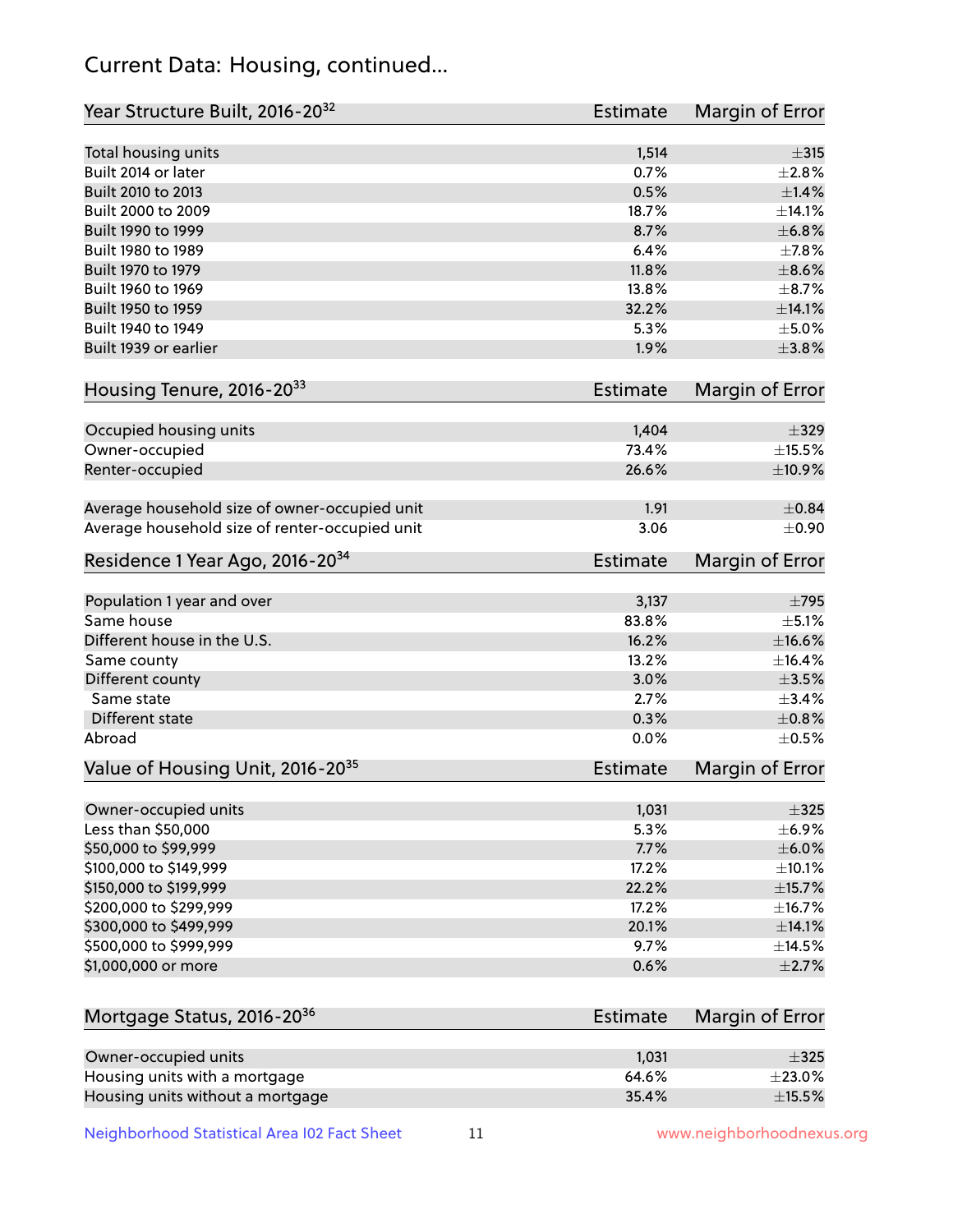## Current Data: Housing, continued...

| Selected Monthly Owner Costs, 2016-20 <sup>37</sup> | Estimate | Margin of Error |
|-----------------------------------------------------|----------|-----------------|
|                                                     |          |                 |
| Housing units with a mortgage                       | 666      | $\pm$ 316       |
| Less than \$300                                     | 2.5%     | $\pm$ 6.5%      |
| \$300 to \$499                                      | 1.2%     | $\pm$ 5.0%      |
| \$500 to \$999                                      | 12.2%    | ±12.7%          |
| \$1,000 to \$1,499                                  | 33.0%    | ±24.9%          |
| \$1,500 to \$1,999                                  | 32.4%    | $\pm 26.6\%$    |
| \$2,000 to \$2,999                                  | 15.8%    | $\pm$ 15.4%     |
| \$3,000 or more                                     | 3.0%     | $\pm$ 5.5%      |
|                                                     |          |                 |
| Median (dollars)                                    | \$1,517  | ±96             |
|                                                     |          |                 |
| Housing units without a mortgage                    | 365      | $\pm$ 197       |
| Less than \$150                                     | 5.3%     | ±14.1%          |
| \$150 to \$249                                      | 3.2%     | $\pm$ 6.7%      |
| \$250 to \$349                                      | 9.6%     | $\pm$ 9.0%      |
| \$350 to \$499                                      | 34.2%    | $\pm 20.0\%$    |
| \$500 to \$699                                      | 11.3%    | $\pm$ 9.8%      |
| \$700 or more                                       | 36.4%    | ±42.0%          |
|                                                     |          |                 |
| Median (dollars)                                    | \$485    | ±94             |

| Selected Monthly Owner Costs as a Percentage of | <b>Estimate</b> | Margin of Error |
|-------------------------------------------------|-----------------|-----------------|
| Household Income, 2016-20 <sup>38</sup>         |                 |                 |
|                                                 |                 |                 |
| Housing units with a mortgage <sup>39</sup>     | 659             | $\pm$ 324       |
| Less than 20.0 percent                          | 46.2%           | $\pm 27.6\%$    |
| 20.0 to 24.9 percent                            | 14.6%           | $\pm$ 15.3%     |
| 25.0 to 29.9 percent                            | 14.7%           | $\pm 22.0\%$    |
| 30.0 to 34.9 percent                            | 2.6%            | $\pm$ 7.0%      |
| 35.0 percent or more                            | 22.0%           | $\pm$ 12.4%     |
|                                                 |                 |                 |
| Housing units without a mortgage <sup>40</sup>  | 360             | $\pm$ 198       |
| Less than 10.0 percent                          | 49.6%           | ±14.5%          |
| 10.0 to 14.9 percent                            | 26.7%           | $\pm$ 36.1%     |
| 15.0 to 19.9 percent                            | 4.2%            | $\pm$ 6.9%      |
| 20.0 to 24.9 percent                            | $8.8\%$         | $\pm$ 14.0%     |
| 25.0 to 29.9 percent                            | 6.4%            | ±12.8%          |
| 30.0 to 34.9 percent                            | $1.7\%$         | $\pm$ 4.8%      |
| 35.0 percent or more                            | 2.5%            | $\pm$ 8.5%      |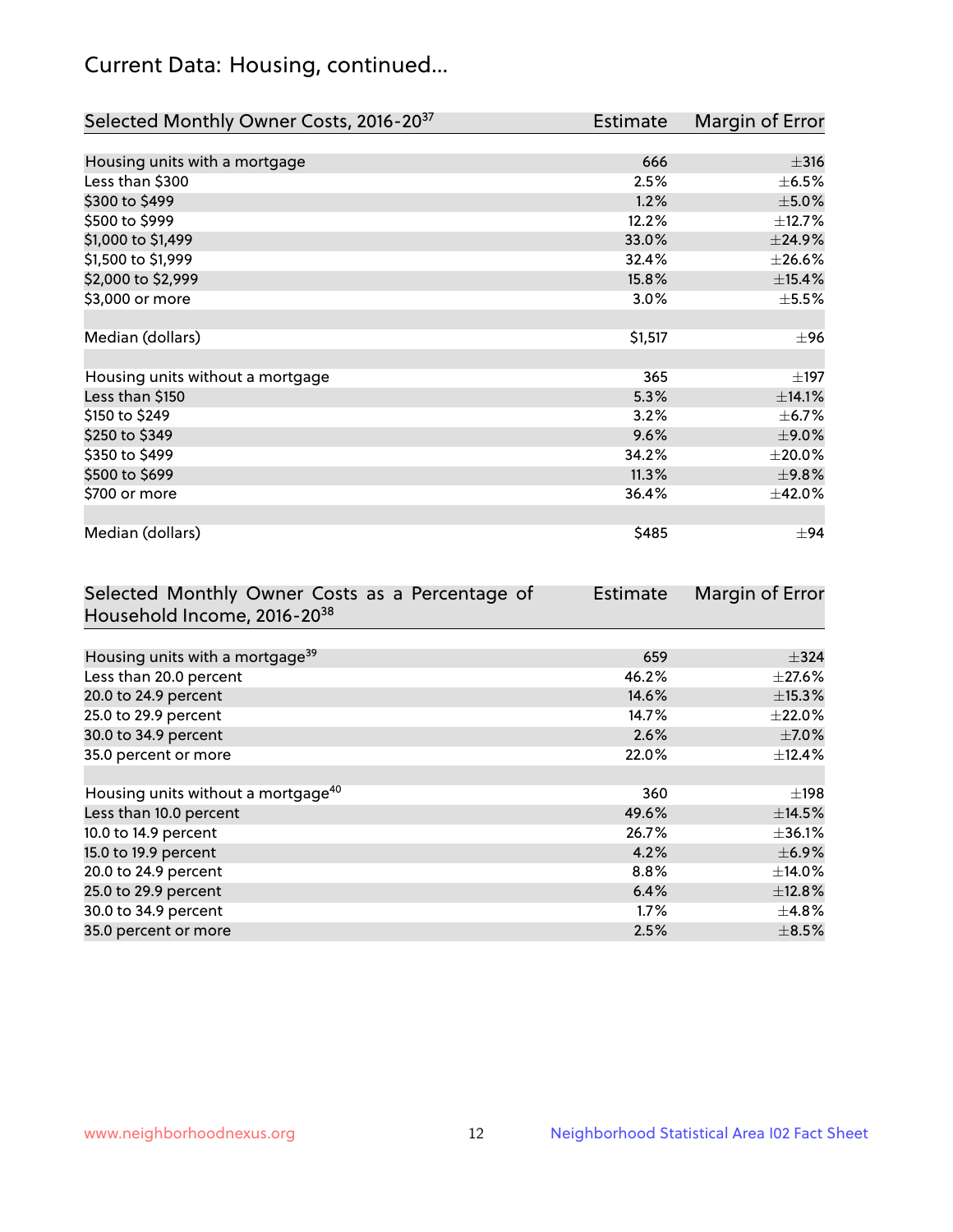## Current Data: Housing, continued...

| Gross Rent, 2016-20 <sup>41</sup>               | <b>Estimate</b> | Margin of Error |
|-------------------------------------------------|-----------------|-----------------|
|                                                 |                 |                 |
| Occupied units paying rent                      | 353             | $\pm$ 178       |
| Less than \$200                                 | 0.1%            | $\pm$ 7.4%      |
| \$200 to \$499                                  | 8.6%            | $\pm$ 18.5%     |
| \$500 to \$749                                  | 2.7%            | $\pm$ 11.7%     |
| \$750 to \$999                                  | 27.4%           | $\pm 25.6\%$    |
| \$1,000 to \$1,499                              | 44.9%           | ±28.0%          |
| \$1,500 to \$1,999                              | 13.4%           | ±26.4%          |
| \$2,000 or more                                 | 2.9%            | $\pm$ 9.9%      |
| Median (dollars)                                | \$1,176         | $\pm 160$       |
|                                                 |                 |                 |
| No rent paid                                    | 19              | $\pm$ 39        |
|                                                 |                 |                 |
| Gross Rent as a Percentage of Household Income, | <b>Estimate</b> | Margin of Error |
| $2016 - 20^{42}$                                |                 |                 |
|                                                 |                 |                 |
| Occupied units paying rent <sup>43</sup>        | 346             | $\pm 202$       |
| Less than 15.0 percent                          | 16.1%           | $\pm 20.7\%$    |
| 15.0 to 19.9 percent                            | 11.5%           | $\pm$ 17.0%     |
| 20.0 to 24.9 percent                            | 7.0%            | ±13.6%          |
| 25.0 to 29.9 percent                            | 9.6%            | ±11.1%          |
| 30.0 to 34.9 percent                            | 8.0%            | ±10.3%          |
| 35.0 percent or more                            | 47.7%           | ±36.0%          |

# Current Data: Transportation

| Commuting to Work, 2016-20 <sup>44</sup>  | Estimate | Margin of Error |
|-------------------------------------------|----------|-----------------|
|                                           |          |                 |
| Workers 16 years and over                 | 1,503    | $\pm 500$       |
| Car, truck, or van - drove alone          | 72.4%    | $\pm$ 17.5%     |
| Car, truck, or van - carpooled            | 6.1%     | $\pm$ 5.3%      |
| Public transportation (excluding taxicab) | 7.9%     | $\pm$ 5.7%      |
| Walked                                    | 0.2%     | $\pm 1.3\%$     |
| Other means                               | 2.1%     | $\pm$ 3.8%      |
| Worked at home                            | 11.3%    | ±13.7%          |
|                                           |          |                 |
| Mean travel time to work (minutes)        | 31.4     | $\pm$ 14.9      |

| Access to a Vehicle, 2016-20 <sup>45</sup> | Estimate | Margin of Error |
|--------------------------------------------|----------|-----------------|
|                                            |          |                 |
| Occupied housing units                     | 1,404    | $\pm$ 329       |
| No vehicles available                      | 11.3%    | $+12.0%$        |
| 1 vehicle available                        | 45.0%    | ±13.8%          |
| 2 vehicles available                       | 29.9%    | $+14.0%$        |
| 3 or more vehicles available               | 13.8%    | $+10.2%$        |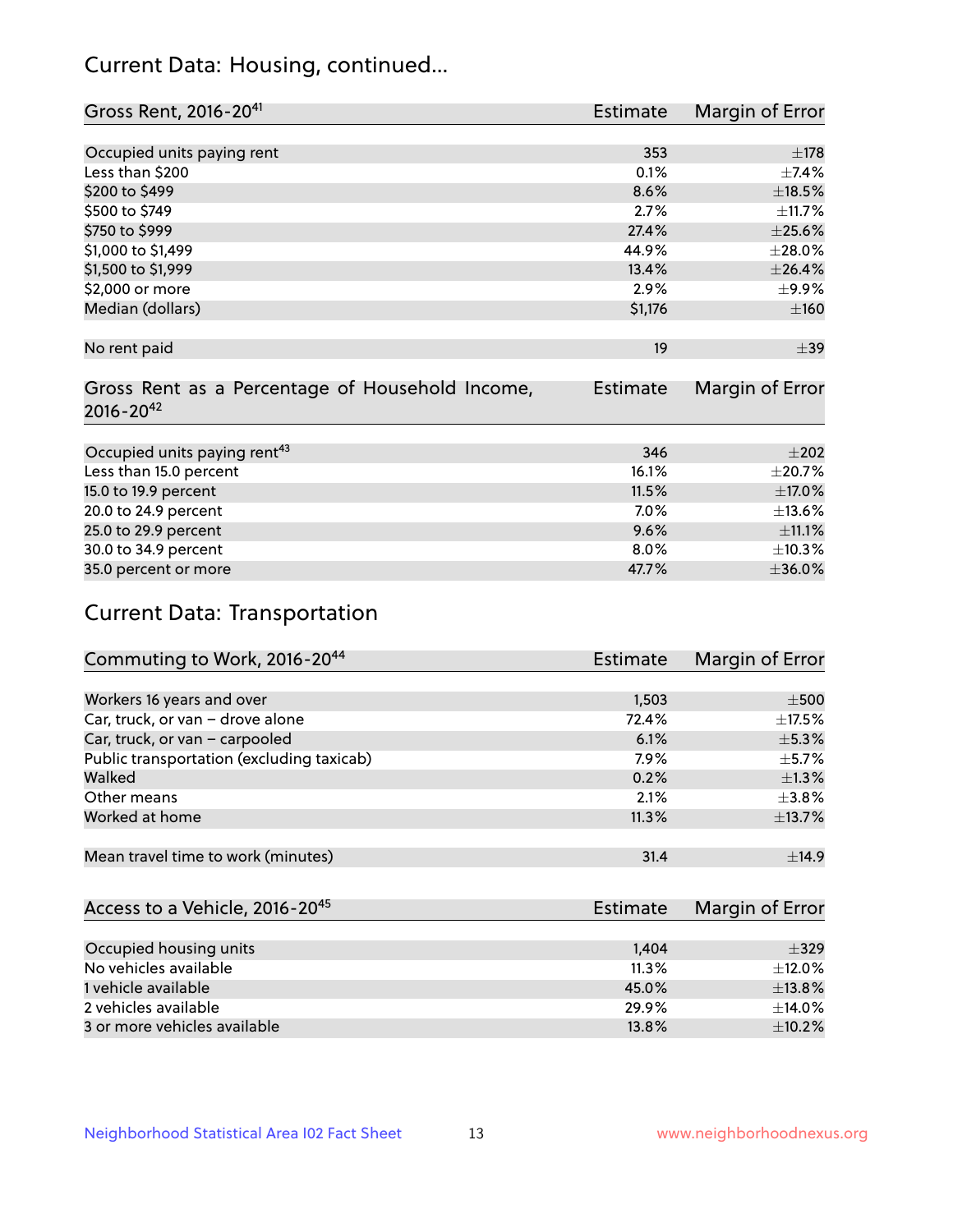## Current Data: Health

| Health Insurance coverage, 2016-2046                    | Estimate | <b>Margin of Error</b> |
|---------------------------------------------------------|----------|------------------------|
|                                                         |          |                        |
| Civilian Noninstitutionalized Population                | 3,111    | $\pm$ 795              |
| With health insurance coverage                          | 90.1%    | ±31.9%                 |
| With private health insurance coverage                  | 70.8%    | $\pm$ 8.5%             |
| With public health coverage                             | 37.5%    | ±10.1%                 |
| No health insurance coverage                            | 9.9%     | $\pm$ 5.4%             |
| Civilian Noninstitutionalized Population Under 19 years | 500      | $\pm 500$              |
| No health insurance coverage                            | 6.9%     | ±13.1%                 |
|                                                         |          |                        |
| Civilian Noninstitutionalized Population 19 to 64 years | 1,850    | $\pm$ 507              |
| In labor force:                                         | 1,511    | $\pm$ 504              |
| Employed:                                               | 1,446    | $\pm$ 494              |
| With health insurance coverage                          | 85.9%    | ±13.6%                 |
| With private health insurance coverage                  | 82.3%    | $\pm$ 15.6%            |
| With public coverage                                    | 4.5%     | $\pm$ 5.5%             |
| No health insurance coverage                            | 14.1%    | $\pm$ 9.8%             |
|                                                         |          |                        |
| Unemployed:                                             | 65       | $+494$                 |
| With health insurance coverage                          | 70.4%    | ±84.2%                 |
| With private health insurance coverage                  | 29.1%    | $\pm$ 44.6%            |
| With public coverage                                    | 42.9%    | ±103.1%                |
| No health insurance coverage                            | 29.6%    | ±40.7%                 |
|                                                         |          |                        |
| Not in labor force:                                     | 339      | ±184                   |
| With health insurance coverage                          | 85.2%    | ±31.1%                 |
| With private health insurance coverage                  | 35.0%    | ±30.2%                 |
| With public coverage                                    | 56.5%    | ±34.2%                 |
| No health insurance coverage                            | 14.8%    | $\pm 20.9\%$           |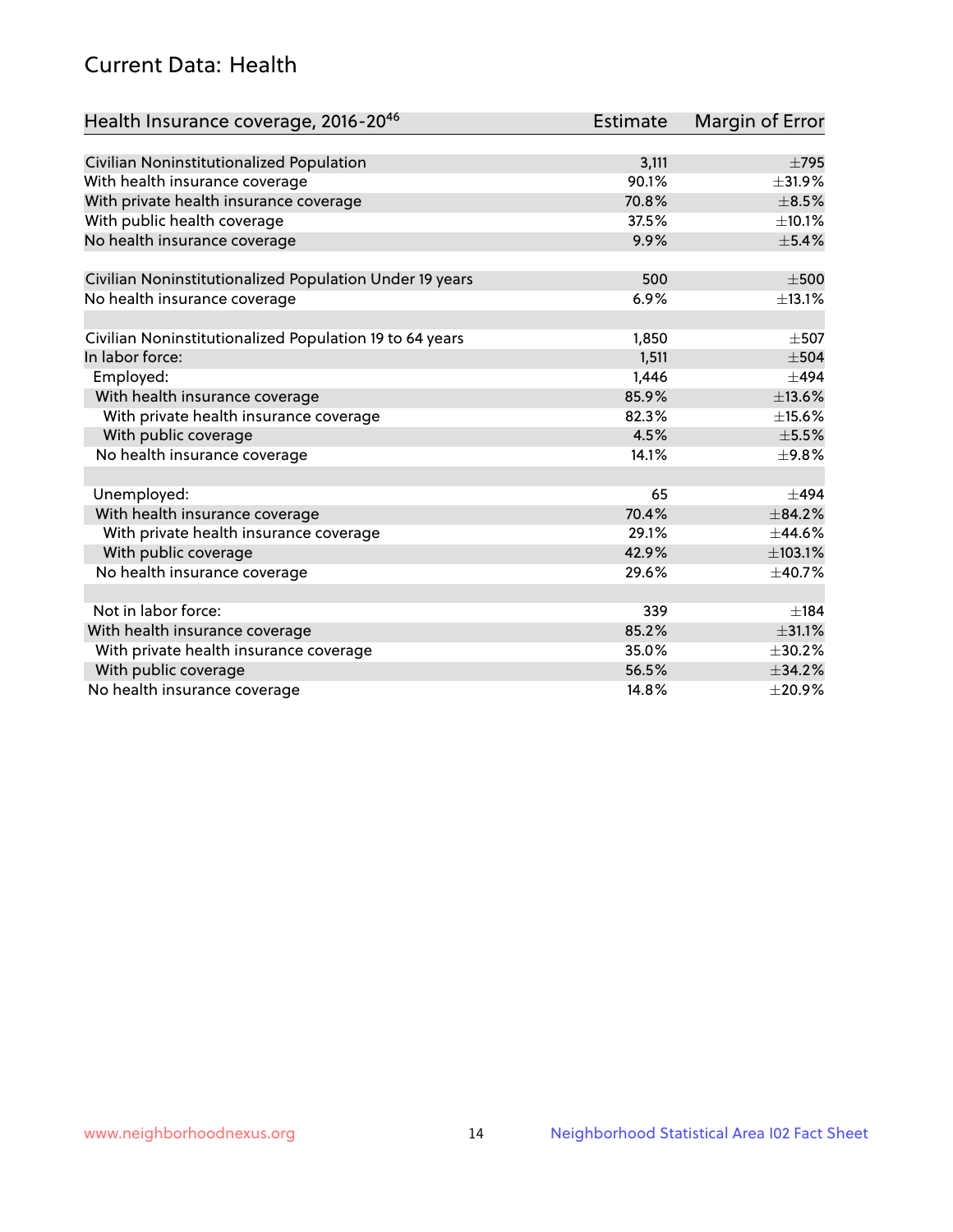#### Notes:

- 1. Source: U.S. Census Bureau, Decennial Census 2000, SF1 tables P8, P12; American Community Survey, tables B01001, B03002
- 2. This category includes Pacific Islanders, Native Americans and Alaska Natives, people who identify as some other race, and those who identify as bi/multi racial.
- 3. Source: U.S. Census Bureau, Decennial Census 2000, SF1 tables P15, P16, P18, P19; American Community Survey, tables B11001, B11005, B11003
- 4. Source: U.S. Census Bureau, Decennial Census 2000, SF3 table P37; American Community Survey, table B15002
- 5. Source: U.S. Census Bureau, Longitudinal Employer-Household Dynamics Residential Area Characteristics, Table JT01 (Primary Jobs); Workplace Area Characteristics, Table JT00 (All Jobs)
- 6. Source: U.S. Census Bureau, Decennial Census 2000, SF3 tables P52, P87; American Community Survey, tables B19001, B17001
- 7. Source: U.S. Census Bureau, Decennial Census 2000, SF1 tables H3, H4; American Community Survey, tables B25002, B25009
- 8. Source: U.S. Census Bureau, Decennial Census 2000, SF3 table H44; American Community Survey, tables B25044
- 9. Source: Atlanta Police Department, COBRA; U.S. Census Bureau, American Community Survey, table B01001
- 10. Source: U.S. Census Bureau, American Community Survey, table B01001
- 11. Source: U.S. Census Bureau, American Community Survey, table B03002
- 12. Source: U.S. Census Bureau, American Community Survey, table B05002
- 13. Source: U.S. Census Bureau, American Community Survey, table B05003
- 14. Source: U.S. Census Bureau, American Community Survey, tables B19001, B19025, B19051, B19061, B19055, B19065, B19059, B19069, B19056, B19066, B19057, B19067, B22001, B19101, B19127
- 15. Source: U.S. Census Bureau, American Community Survey, tables B19201, B19214, B20017, B19313
- 16. Source: U.S. Census Bureau, American Community Survey, table B17010
- 17. Source: U.S. Census Bureau, American Community Survey, tables B17001, B17006, B17021, B17007. Table totals may be lower than the total population, as they are based on the population for whom poverty status is determined.
- 18. Source: U.S. Census Bureau, American Community Survey, B17001H, B17001B, B17001D, B17001I. Table totals may be lower than the total population, as they are based on the population for whom poverty status is determined.
- 19. Source: U.S. Census Bureau, American Community Survey, tables B23001, B23008
- 20. Source: U.S. Census Bureau, American Community Survey, table C24030
- 21. Source: U.S. Census Bureau, American Community Survey, table C24010
- 22. Source: U.S. Census Bureau, American Community Survey, table B24080
- 23. Source: U.S. Census Bureau, Longitudinal Employer-Household Dynamics Origin-Destination Data, Tables JT00 Main and JT00 Aux
- 24. Source: U.S. Census Bureau, Longitudinal Employer-Household Dynamics Origin-Destination Data, Tables JT00 Main and JT00 Aux
- 25. Source: U.S. Census Bureau, Longitudinal Employer-Household Dynamics Origin-Destination Data, Tables JT00 Main and JT00 Aux
- 26. Source: U.S. Census Bureau, Longitudinal Employer-Household Dynamics Origin-Destination Data, Tables JT00 Main and JT00 Aux
- 27. Source: U.S. Census Bureau, American Community Survey, table B14001
- 28. Source: U.S. Census Bureau, American Community Survey, table B15002
- 29. Source: U.S. Census Bureau, American Community Survey, tables B11001, B11003, B11007, B11005, B09019
- 30. Source: U.S. Census Bureau, American Community Survey, tables B25002, B25003, B25004
- 31. Source: U.S. Census Bureau, American Community Survey, table B25024
- 32. Source: U.S. Census Bureau, American Community Survey, table B25034
- 33. Source: U.S. Census Bureau, American Community Survey, tables B25009, B25008, B25003
- 34. Source: U.S. Census Bureau, American Community Survey, table B07003
- 35. Source: U.S. Census Bureau, American Community Survey, table B25075. This value is self-reported and may differ from home values as determined by the County Tax Assessor.
- 36. Source: U.S. Census Bureau, American Community Survey, table B25081
- 37. Source: U.S. Census Bureau, American Community Survey, table B25087
- 38. Source: U.S. Census Bureau, American Community Survey, table B25091
- 39. Excludes units where Selected Monthly Owner Costs as a Percentage of Income cannot be computed.
- 40. Excludes units where Selected Monthly Owner Costs as a Percentage of Income cannot be computed.
- 41. Source: U.S. Census Bureau, American Community Survey, table B25063
- 42. Source: U.S. Census Bureau, American Community Survey, table B25070
- 43. Excludes units where Gross Rent as a Percentage of Income cannot be computed.
- 44. Source: U.S. Census Bureau, American Community Survey, tables B08101, B08013
- 45. Source: U.S. Census Bureau, American Community Survey, table B25044
- 46. Source: U.S. Census Bureau, American Community Survey, tables B18135, B27011

The dagger (†) symbol denotes values that cannot be computed.